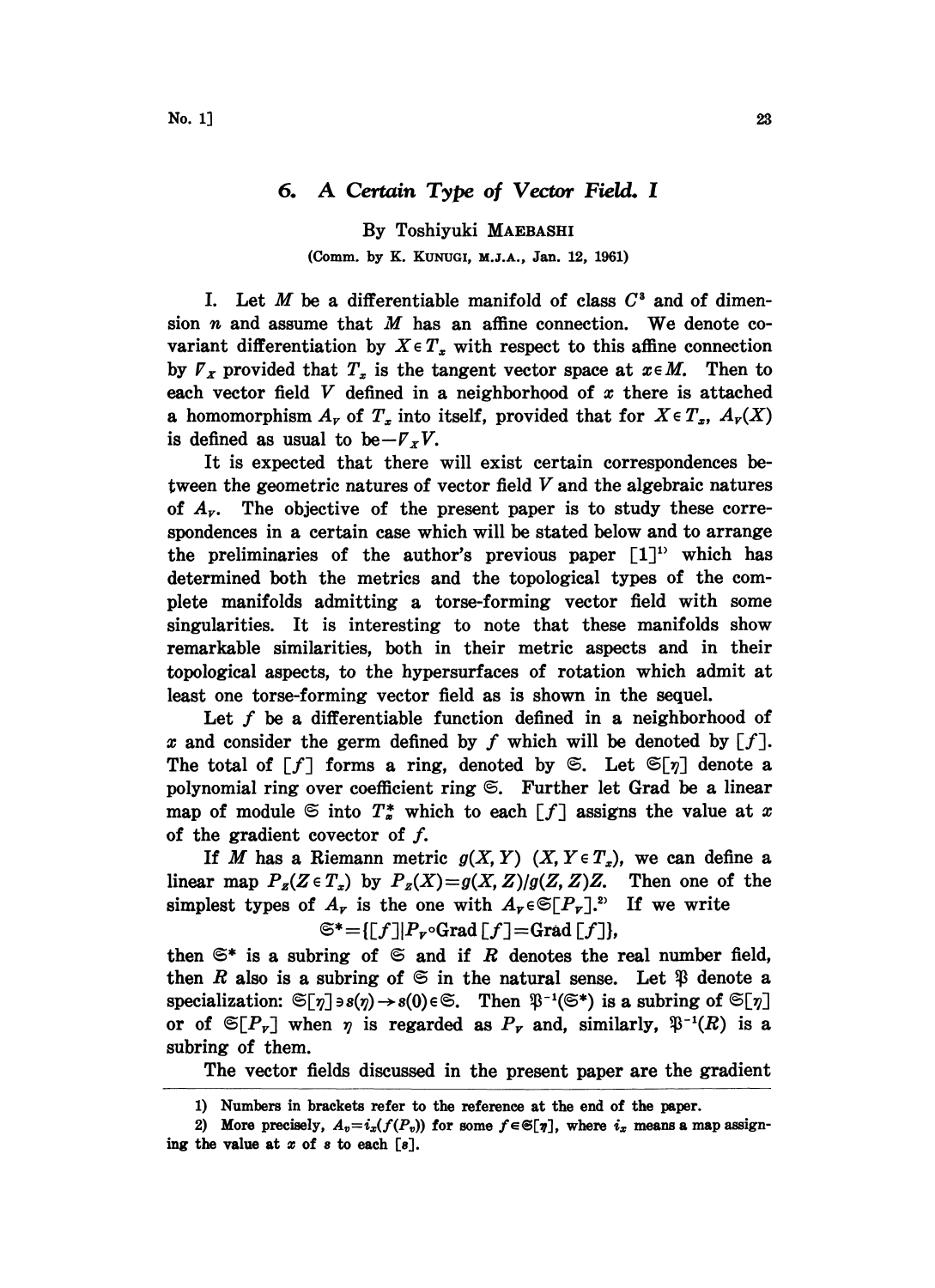ones of the above-mentioned kind, especially the ones with  $A_v \in \mathfrak{P}^{-1}(\mathfrak{S}^*)$ . This kind of vector field, what is called a torse-forming vector field, has been investigated by S. Sasaki, K. Yano and other Japanese mathematicians from another angle of the theory. It is worth while to mention that this kind of vector field is very closely related to the theory of relativity.

The main theorems in the present paper are as follows.

Theorem A. For a vector field  $V$ ,  $A<sub>r</sub>$  is a symmetric operator and belongs to  $\mathfrak{P}^{-1}(\mathfrak{S}^*)$  in a neighborhood of a point of M if and only if the following three conditions are satisfied: 1) For movement in the transversal directions to  $V$ , there exists a fixed point in the direction indicated by  $V$ . 2)  $V$  has a potential. 3) The trajectories of  $V$  are geodesics, provided that  $V$  is assumed not to be a parallel vector field.

Theorem B. Let  $D'=1/g(V, V) D$ , where D is the usual differential operator acting on  $\mathfrak{S}[\eta]$ . Then there exists a vector field V for which  $A<sub>r</sub>$  is symmetric and belongs to  $\mathfrak{P}^{-1}(R) \cap D'^{-1}(R)$  in a neighborhood of a point of  $M$  if and only if the metric form of  $M$ , by taking a suitable coordinate system, can be expressed in one of the following forms: 1)  $ds^2 = \sinh^2(cx^n + d)ds_0^2 + (dx^n)^2$  2)  $ds^2 = \sin^2(cx^n + d)ds_0^2 + (dx^n)^2$  3)  $ds^2$  $=(x^n)^2ds_0^2+(dx^n)^2,$ 

where c and d in 1) and 2) are constants and  $x<sup>n</sup>$  is the *n*-th coordinate of x and  $ds_0^2$  in each expression is a suitable metric form of dimension  $n-1$  that is independent of  $x^n$ .

Corollary. If M is an Einstein space,  $A_r \in \mathfrak{S}[P_r]$  implies  $A_{\sigma r} \in \mathfrak{P}^{-1}(R)$  $\bigcirc D'^{-1}(R)$ , where  $\sigma$  is a suitable function.

Although the above theorems still hold in a Finsler manifold, some convections on terminology become necessary.

II. In this section we shall sketch the outline of a new global theory of Finsler manifolds and fix the ways of using certain terminology.

Let  $M$  be a differentiable manifold satisfying the second axiom of separability and let  $\mathcal{B}$  be a principal bundle with base space M and structural group  $O(n)$ , where  $n=\dim M$ . Then  $O(n)$  acts on the total space B of  $\mathfrak{B}$  from the right and consequently  $O(n-1)$ , considered to be a subgroup of  $O(n)$  in a natural way, does so likewise. Then  $\mathfrak B$ is called a Finsler bundle, if it satisfies these conditions:

1) An  $O(n-1)$ -invariant Riemann metric  $g(X, Y)$   $(X, Y \in T_n)$ . The tangent space at  $u \in B$ ) is given on B.

2) A bundle connection  $\omega$  is given on  $\mathfrak{B}$  in such a way as  $\omega_n^{-1}(0)$  $(-\omega^{-1}(0), T_u)$  is orthogonal to the fibre through  $u \in B$ .

3) There exist a principal bundle  $\mathfrak{B}^*$  over B with structural group  $O(n)$  and a bundle map  $\bar{p}$  of  $\mathcal{B}^*$  onto  $\mathcal{B}$  with  $p \circ \bar{p} = p \circ p^*$ , where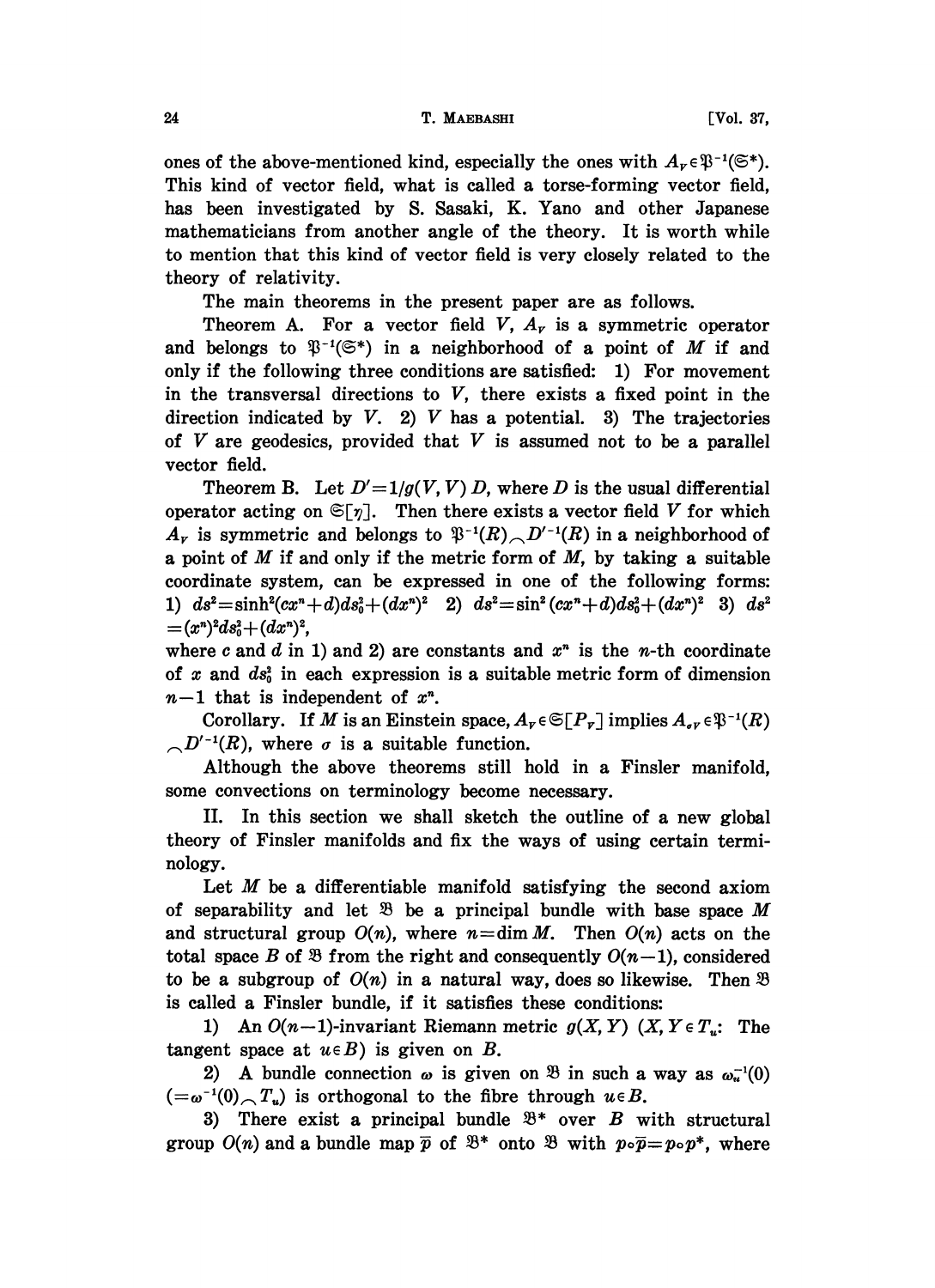p is the projection of  $\mathfrak{B}$  and  $p^*$  is that of  $\mathfrak{B}^*$ . By the use of  $\overline{p}$ , each element of the group  $O(n-1)$  acting on B can be extended to a bundle map of  $\mathfrak{B}^*$  onto itself. Then any  $O(n-1)$ -invariant bundle connection on  $\mathfrak{B}^*$  is termed a Finsler connection on  $\mathfrak{B}$ .

Now consider a more restricted type of Finsler bundle and connection. For that let  $\mathfrak{B}$  be refined to the principal bundle associated to the tangent bundle  $T(M)$  the structural group of which has been reduced to  $O(n)$ . Horizontal spaces  $\omega^{-1}(0)$  determine a bundle  $\mathfrak{B}'$  with base space B and group  $O(n)$  which is a subbundle of an  $O\left(n-\frac{n(n-1)}{2}\right)$ bundle  $GL(n)$ -equivalent to  $T(B)$ . Let  $\mathcal{B}''$  be the associated principal bundle of  $\mathcal{B}'$ . It is almost clear that there exists the above-mentioned bundle  $GL(n)$ -equivalent to  $T(B)$ . Let  $\mathcal{B}''$  be the associated principal type of map  $p$  of  $\mathfrak{B}''$  onto  $\mathfrak{B}$ .<br>a map  $\varphi'$  with commutative type of map p of  $\mathfrak{B}''$  onto  $\mathfrak{B}$ . Moreover we easily see that there exists

$$
B\begin{array}{c}\np\to M\xrightarrow{\text{an identity}} M \\
\downarrow p' \\
\downarrow q''\end{array}\n\bigcap_{p''}^{A'}\n\begin{array}{c}\n\downarrow p' \\
\downarrow p' \\
\downarrow q''\end{array}\n\bigcap_{p''}\n\begin{array}{c}\n\downarrow p' \\
\downarrow p''\end{array}
$$

where  $B/O(n-1) \xrightarrow{p'} M$  is a bundle obtained from  $\mathcal{B}$  by dividing B by  $O(n-1)$  and  $p''$  is the projection of  $T(M)$  and  $\varphi''$  is the natural map<br>of B onto  $B/O(n-1)$ . If we write  $\varphi = \varphi' \circ \varphi''$ , then  $\varphi$  is a fibre-pre- $O(n-1)$  and p'' is the projection of  $T(M)$  and  $\varphi$ '' is the natural map serving map of  $\mathfrak{B}$  into  $T(M)$ . With this  $\varphi$  we can define a parallel displacement of line elements in this way: Let  $\gamma$  be a curve on B with end-point  $u$ . Then the parallel displacement along  $\gamma$  of lineelement  $\varphi(u)$ , by definition, is  $dp \circ \gamma(p_u^{-1} \varphi(u))$ , provided that  $p_u$  is an isomorphism of  $\omega_{\mathbf{u}}^{-1}(0)$  onto  $T_{p(u)}$  given by p.

As well known there exists [a symmetric and metric connection induced by the Riemann metric  $g(X, Y)$ . It is hoped that the Finsler connection determined by E. Cartan would be obtained from this kind of connection by the orthogonal projection onto the horizontal spaces. Assume that a linear Finsler connection is given. Taking horizontal frames  $(e_i')_{i=1,2,\dots,n}$  at each point u of B, we have  $de_i'=\omega_i'e_j'$ . We write  $\omega_i^j = \omega_i^{*j} + \omega_i^{j}$ , where  $\omega_i^{*j}$  is a differential form on the horizontal spaces and  $\omega_i'$  one on the vertical spaces. Set  $e_i = p_n(e_i')$ . Then  $de_i = (\omega_i^{*j} + \omega_i')e_j$ . In the case of Cartan's connection  $\omega_i^{*j} = \Gamma_{ik}^{*j} dx^k$ . In what follows we write  $V^*X=(dX^i+X^j\omega_j^{*i})Ye_i$ . Moreover if we denote by  $\omega$  an absolute differential of a line element with respect to  $\omega_i^{*j}$ , then  $\omega_i^{j} = A_{ik}^{j} \omega^k$ .

III. In this section a correspondence between the vectors and the covectors in Finsler manifolds will be treated of. Let  $T_*^*$  denote the dual space of tangent space  $T<sub>x</sub>$ . In a Riemannian manifold there exists a canonical correspondence between  $T_x$  and  $T_x^*$ , but in a Finsler manifold it fails to appear without any restriction on vectors or covectors. Actually this correspondence given by assigning to each